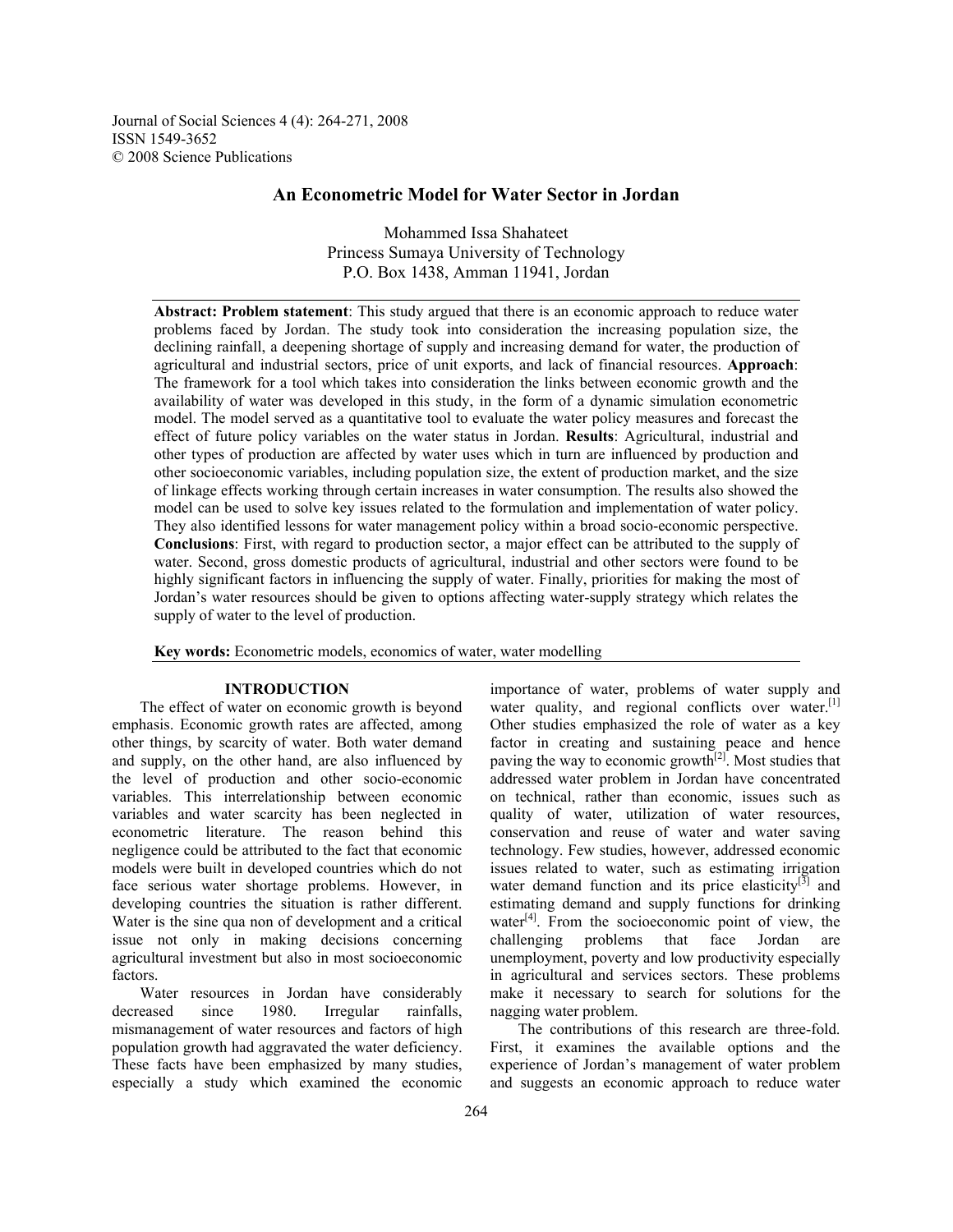problems, through developing an econometric model suitable for evaluating water policies. Second, it links future economic and social developments with water availability and measures these developments through a simulation process. Finally, it views water as a production factor.

**The status of water sector in Jordan:** During the last two decades, the expected loads of rain that normally refill the dams, the Jordan River and the underground natural water storages did not meet the demand for water. To cope with the threatening water scarcity each summer, a rigorous water-rationing schedule is put in place for households, farmers and industries. While tentative water rationing schedules are altered frequently according to rainfall received and depending on estimates of water availability during summer, the rationing plan for cities generally remains unchanged because drinking water supply to municipalities has priority.As a developing economy, a large proportion of the labor force is engaged in agriculture that consumes most of the country's water supply. From 2002-2007, annual GDP growth rates at constant prices were, on average, 5.7%. Furthermore, the poor management of water and the fluctuations of rainfall have resulted in a decreasing agricultural production per capita and a decline in per capita consumption of water. From 2002- 2007, the average growth rate of agricultural sector was negative, at  $-2.6\%^{51}$ . The per capita consumption of water in Jordan, estimated between 70 and 75 liters per day, has reached alarming scarcity compared to what is internationally conceived as adequate water consumption at 200 liters per day. Water use in Jordan, as in many other developing countries in the region, is dominated by agriculture, which poses the biggest threat to water resources. Agricultural water, used mostly for irrigation and livestock, accounts for almost 70% of the total demand for water, but returns less than five per cent to the national economy. The gulf between agricultural consumption and contribution to the GDP has led economists and agriculture experts to advocate reducing agriculture's water allocation. Industrial water use in Jordan accounts for approximately 9% of consumption and is concentrated in certain geographic regions mainly Amman, Zarka and Irbid governorates. Municipal uses of water include supply to the domestic sector, as well as to commercial buildings and to washing facilities. Municipal use represents the second largest use, at 7%.

 At the planning level, several policies have been suggested to reduce Jordan's grim dilemma of water shortage. Jordan suggested a comprehensive water

management plan in five priority action areas, as follows:

- Reduce the water demand
- Encourage appropriate private sector participation in water resource management
- Create real incentives to encourage efficient water conservation and discourage waste including enforcing fully the existing regulations on water use and develop legislation to close gaps in the laws
- Build and maintain a public opinion setting in which knowledge of this vital resource and the means of conserving it stay on the agenda of groups and individuals throughout the land
- Strengthen the capability of water-related institutions so they can develop and fully implement sound water policies and programs

 At the implementation level, solutions to the problem of domestic water supply in Jordan have been many and varied. On the supply side, the solutions include the expansion of conventional supplies through increased damming of rivers and streams and development of boreholes on a large scale, typically in combination with damming and recycling wastewater. On the demand side, solutions include establishing seasonal quotas and usage restrictions, rationing by time of day or area and setting price penalties. Efforts to resolve the above-mentioned problems have focused almost exclusively on the development of additional water supplies. The governmental institutions that have evolved to deal with water scarcity have been committed to the construction of storage and conveyance facilities (primarily for irrigation), while at the same time neglecting to deal fully with groundwater over-extraction and related environmental problems.

 Policies affecting the demand for water emphasized that the demand is influenced by increased irrigation, rapidly increasing population and industrial development. Policies designed to reduce the demand for water had concentrated on the following activities:

- A nationwide publicity programmes aiming at educating consumers about vitality of water. These programmes are carried out through mass media
- Privatizing water management in co-operation with strategic partners
- Restricting cultivation of water-consuming crops
- Reforming water subsidies (water pricing)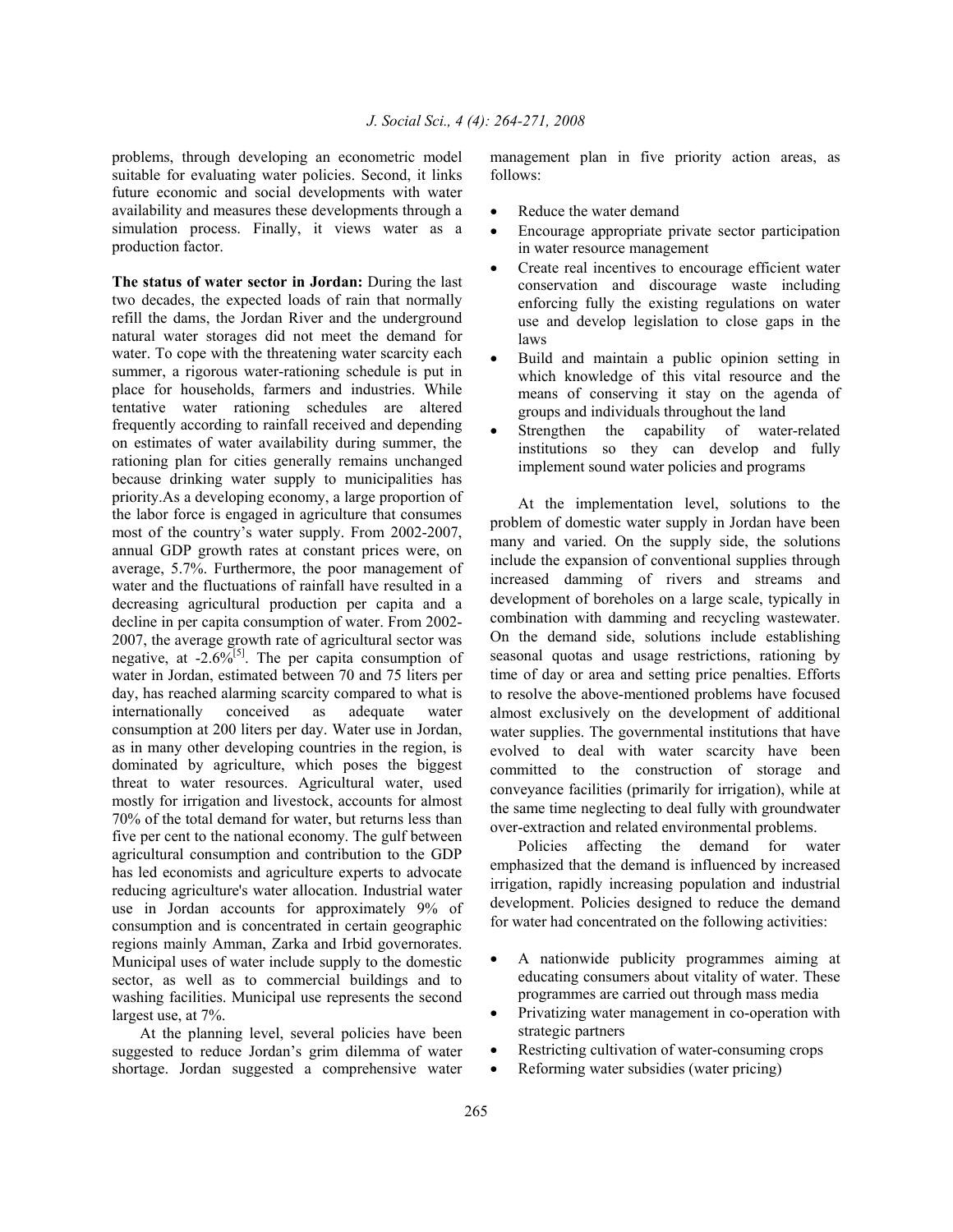Policies affecting the supply of water affirmed that the major supply options for Jordan include building more dams for storing water, improving conveyance and distribution structures, reducing leaks and reusing wastewater. Nationwide, most of the initial increased supply would come from reusing wastewater, building new dams and reducing losses from leaks. In sum, these policies have concentrated on the following activities:

- Building reservoirs
- Treating and reusing wastewater
- Controlling the use of groundwater
- Preventing leaks in water delivery systems
- Maintaining environmental protection of water

 The experience of Jordan in applying these policies does not seem to have participated in solving the shortage of water, although these options were not fully implemented. In fact, various causes have prevented full compliance, including lack of financial and human resources and higher policy priorities. As a result, the problem of a water deficit persists and deepens. Population growth, improvement of the living standards and development of irrigation and industry have increased pressure on the natural resources of water. Moreover, mobilisation of new water resources is technically more and more difficult and expensive. In order to face these challenges, a comprehensive and sustainable development of the water resources is essential for the social and economic development of the country. Expansion of the irrigated area will continue with increasing demand for food and from the development of agricultural production for export markets. Irrigation is one of the ways to increase agricultural productivity.

## **MATERIALS AND METHODS**

 Water modellers focused on interregional concerns: specifically, developing methods to analyse the distributional implications of water policies. Dynamic models, as opposed to static models, allow for or explain changes in the values of endogenous variables as time passes, even when there are no changes in the economic structure or exogenous variables (except time). That is, no changes in behaviour patterns or institutional or technological conditions or policy. These models also assert that scarcity of water is not entirely due to natural phenomena but also due to high population and economic growths. These determinants of scarcity are likely to increase in the future with growth in economic activities both in the agricultural and in the industrial sectors. Many empirical studies of

the impact of water management on the economy have sought to correlate the impact of investments in water projects with GDP growth at the micro-economic level.

 This research has been profoundly influenced by the dynamic econometric approach which looks at water as an additional factor input in agricultural, industrial and other types of production function relating GDP to the use of water and capital. The approach is firmly in the tradition of broad capital approaches to economic growth and seeks to model the implications of water for productivity. Indeed, in pursuing relations at the aggregate level, the model explicitly identifies the way in which aggregate economic variables affect water and vice versa. During the last two decades, many studies have been devoted to the estimation of residential water demand, or supply, functions. Most applied studies of water models are focussed on areas of China<sup>[6]</sup>, the USA<sup>[7-8]</sup> and Europe<sup>[9]</sup>. Empirical evidence stemming from developing countries is very scarce. Econometric models have also been used for evaluating water pricing scenarios as a tool for better management of water consumption. In studying the demand for water, researchers have utilized a variety of statistical and econometric techniques and they have focused on finding the appropriate demand management policies that offer incentives in saving water $[10]$ .

**The model:** The model comprises a system of equations that represents the production sector and the water sector.

 The production sector is presented by three behavioural equations of the form:

 $AP_t = \alpha_0 + \alpha_1 ACF_t + \alpha_2 APE_t + \alpha_3 AS_t + \alpha_4 RF_t + u_\alpha$  (1)

$$
IP_t = \beta_0 + \beta_1 ICF_t + \beta_2 IPE_t + \beta_3 IS_t + u_\beta
$$
 (2)

$$
OP_t = \gamma_0 + \gamma_1 OCF_t + \gamma_2 O L_t + u_\gamma
$$
\n(3)

Where:

 $AP =$  Agricultural production, at basic prices

 $ACF =$  Agricultural credit facilities issued by banks

 $APE =$  Agricultural unit price of exports

 $AS =$  Agricultural supply of water

- $RF = Rainfall$
- $IP$  = Industrial production, at basic prices
- $ICF = Industrial credit facilities issued by banks$
- $IPE$  = Industrial unit price of exports
- $IS =$ Industrial supply of water
- $OP = Other types of production, at basic prices$
- $OCF = Other credit facilities issued by banks$
- $OL = Other types of labor.$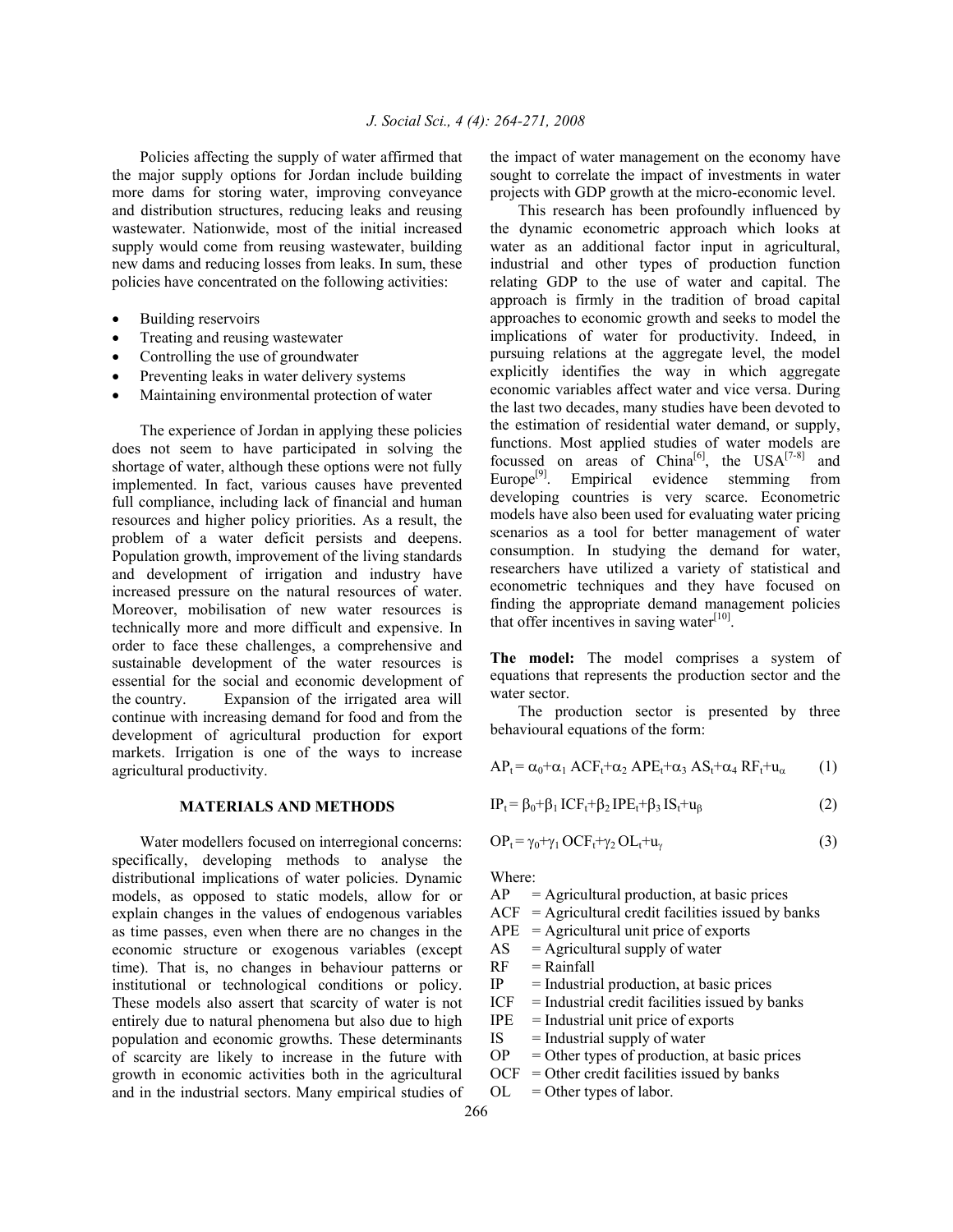All Greek letters are parameters to be estimated and all u's are stochastic disturbance terms. Here, the total production is divided into three parts: Agricultural, industrial and others. Agricultural production Eq. 1 is assumed to be influenced by credit facilities extended, by banks, to agricultural sector, the price of agricultural unit of exports, water supply to agricultural sector and the quantity of rainfall. Industrial production Eq. 2 is assumed to be affected by credit facilities extended, by banks, to the industrial sector, the price of industrial unit of exports and water supply to industry. Finally, other types of production such as electricity, construction, trade and the like Eq. 3 are influenced by credit facilities extended to other economic activities (total activities-(agriculture+industry)) and labor employed in these activities.

 The water sector is expressed by three behavioural equations and two identities. The supply of water comprises the supply of water for three purposes: agricultural, industrial and municipal. Each type of these supplies is influenced by a set of socio-economic variables as described below.

$$
AS_t = \delta_0 + \delta_1 AP_t + \delta_2 RF_t + u_\delta
$$
\n<sup>(4)</sup>

$$
IS_t = \zeta_0 + \zeta_1 IP_t + \zeta_2 RF_t + u_\zeta \tag{5}
$$

 $MS_t = \eta_0 + \eta_1 POP_t + \eta_2 RF_t + \eta_3 GDPPC_t + u_n$  (6)

$$
GDP_t \equiv AP_t + IP_t + OP_t \tag{7}
$$

$$
SW_t \equiv AS_t + MS_t + IS_t \tag{8}
$$

Where:  $POP = Population$  $GDP = Gross$  domestic product, at basic prices  $GDPPC = Per$  capita gross domestic product  $MS =$  Municipal supply of water  $SW =$  Supply of water.

 Again, all Greek letters are parameters to be estimated and all u's are stochastic disturbance terms. Here, the supply of water to agriculture Eq. 4 is assumed to be affected by the required volume of agricultural production and the quantity of rainfall. The supply of water to industrial sector Eq. 5 is assumed to be determined by industrial production and rainfall. Finally, municipal supply of water Eq. 6 is assumed to be affected by population size, rainfall and the level of real per capita GDP. It should be emphasized that the prices of water, in Jordan, are not, currently, determined by mere economic factors. Therefore, the supply of

water can be considered inelastic to prices, which have a minor influence on the implementation of supply management strategies. It is not surprising that economic theory suggests that the supply of water should be price inelastic for three reasons: (1) there exist no close substitutes for water in most of its uses, (2) the amount of money spent on water is generally a relatively small share of the typical budget and, (3) water is frequently demanded jointly with some other complementary good. Theoretically, the long run equilibrium condition implies that the demand for water is equal to the supply of water. That is,  $DW_t \equiv SW_t$ . However, this identity is not integrated into the model since disequilibrium may hold in this context.

**Data and estimation technique:** The data requirements for the model include time-series variables. The relevant time series variables are annual data, from official sources, expanding from 1970-2006. The estimation process comprises two consecutive steps. The first involves selecting the model from a rough class of models that better describes the behaviour of the variables under study, in statistical sense. The tentative model is then fitted to the data and the estimated parameters are obtained by applying the method of ordinary least squares, OLS. Often, the OLS assumption that the model's residuals are independent must be abandoned in the face of evidence that each residual is dependent on the residuals in the time period preceding it. A test for the presence of autocorrelation is carried out. When the model exhibits autocorrelation, this research applies Cochrane-Orcutt technique. If each residual is presumed to be dependent only on the residual immediately before it we apply first-order autoregressive process, AR (1), which drops the first observation. If each residual depends on the two previous ones, then we speak of second-order autocorrelation and hence we apply AR (2) which drops the first two observations, as shown in Tables 1-6. Naturally, common diagnostic checks for model selection were applied for testing the appropriateness of the model. Obviously, each step is repeated several times until the standard econometric conditions are satisfied. When adequate rules of model selection are satisfied, the model is used in the second step.

 In the second step, the rough estimates that were obtained by OLS, with or without correction of the autocorrelation, were used as starting values for estimating the parameters of the model using the full information maximum likelihood, FIML, estimation approach. Here, new estimates of the parameters are obtained by running the model again on equations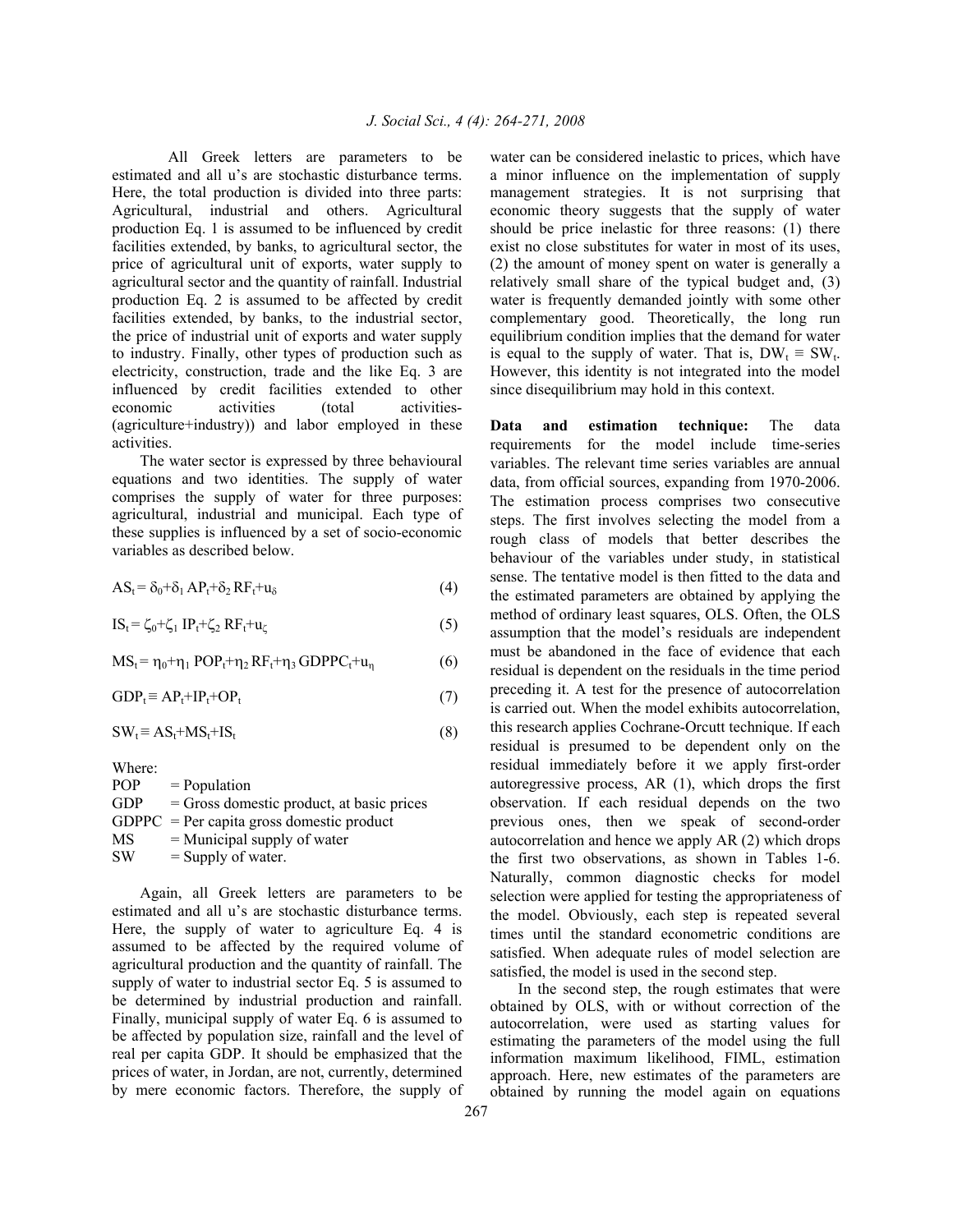containing the respective transformed series to produce dynamic simulations. The AR coefficient is then recalculated and the variable transformations are done. The whole process is repeated until the change between successive values of the AR coefficient is smaller than an assumed convergence criterion (0.001) or a maximum number of iterations (50) is reached. In the second step, the maximum-likelihood technique does not drop the first or second observation, as do the Cochrane-Orcutt technique, which was used in the first step.

 The algorithm used in simulation is Gauss-Seidel, with successive over- and under-relaxation. In this case, subsets of equations which only depend on equations previously solved in the time period, exogenous variables and lagged endogenous variables are segregated into recursive blocks, behind any simultaneous blocks which have already been solved.

The simultaneous blocks contain subsets of equations which are inter-dependent, so that no one can be solved in isolation, even with previously solved, exogenous and lagged endogenous variables.

#### **RESULTS**

 A summary of the estimated parameters, obtained in the first step of estimation, along with other main regression results are presented in Tables 1-6. For each behavioural equation, tens of empirical attempts were made to select the appropriate model, but only the most proper three models are shown. In Tables 1-6, the regression estimates of the selected models (Model III in each Table) are consistent with economic theory and they appear very reasonable from many angles, including the expected signs, significance level, log likelihood, Durbin-Watson statistic and adjusted  $\mathbb{R}^2$ .

Table 1: Regression results for agricultural production, AP estimated parameters and t-statistics (In parentheses)

| Coefficient<br>Explanatory variable |            | Model I $AR(2)$           | Model II $AR(2)$          | Model III $AR(2)$       |  |
|-------------------------------------|------------|---------------------------|---------------------------|-------------------------|--|
| Constant                            | $\alpha_0$ | $-26.17720000(-0.572841)$ | 81.1697000** (2.22544)    | $-33.57860(-0.674138)$  |  |
| ACF                                 | $\alpha_1$ | $0.822517***$ (3.30082)   | $0.831227***$ (2.70066)   | $0.786732***$ (2.56830) |  |
| APE                                 | $\alpha_2$ |                           | $-0.134804000(-0.644177)$ | 0.046510(0.221120)      |  |
| AS                                  | $\alpha_3$ | $0.162073*(1.86591)$      |                           | $0.172717*(1.89314)$    |  |
| RF                                  | $\alpha_4$ | $0.003699***$ (4.24931)   | $0.0035340***$ (4.17480)  | $0.003704***$ (4.14581) |  |
| Log (likelihood)                    |            | $-149.519000$             | $-150.631000$             | -149.497000             |  |
| Schwarz Criterion                   |            | $-156.630000$             | $-157.742000$             | -158.385000             |  |
| Akaike Criterion                    |            | $-153.519000$             | $-154.631000$             | -154.497000             |  |
| Durbin-Watson                       |            | 1.952930                  | 2.034150                  | 1.955240                |  |
| Adjusted $\mathbb{R}^2$             |            | 0.919500                  | 0.914200                  | 0.916900                |  |
| N                                   |            | 35,000000                 | 35.000000                 | 35.000000               |  |

\*, \*\* and \*\*\*: Significant at the 10, 5, and 1% level, respectively.

| Table 2: Regression results for industrial production, IP estimated parameters and t-statistics (In parentheses) |  |  |  |
|------------------------------------------------------------------------------------------------------------------|--|--|--|
|------------------------------------------------------------------------------------------------------------------|--|--|--|

| Coefficient<br>Explanatory variable |           | Model I $AR(2)$        | Model II $AR(2)$      | Model III $AR(2)$     |  |
|-------------------------------------|-----------|------------------------|-----------------------|-----------------------|--|
| Constant                            | $\beta_0$ | 41.947900 (0.581546)   | 17.689700 (0.290287)  | 42.365600 (0.525791)  |  |
| <b>IS</b>                           |           | $3.46999*$ (1.91516)   | $3.38925*(1.97112)$   | $3.46026*(1.79500)$   |  |
| ICF                                 | Þ2        | $1.53246***$ (14.1989) |                       | $1.53368***(11.2568)$ |  |
| <b>IPE</b>                          | $\beta_3$ |                        | $1.61128**$ (2.28679) | 0.01323(0.0139605)    |  |
| Log (likelihood)                    |           | $-180.31300$           | $-180.93300$          | $-180.31300$          |  |
| Schwarz Criterion                   |           | $-185.64600$           | $-186.22600$          | $-187.42300$          |  |
| Akaike Criterion                    |           | $-183.31300$           | $-183.93300$          | $-184.31300$          |  |
| Durbin-Watson                       |           | 2.05492                | 1.94281               | 2.05618               |  |
| Adjusted $\mathbb{R}^2$             |           | 0.98990                | 0.98950               | 0.98960               |  |
| N                                   |           | 35,00000               | 35,00000              | 35,00000              |  |

\*, \*\* and \*\*\*: Significant at the 10, 5, and 1% level, respectively.

| Table 3: Regression results for other categories of production, OP estimated parameters and t-statistics (In parentheses) |  |  |  |
|---------------------------------------------------------------------------------------------------------------------------|--|--|--|
|---------------------------------------------------------------------------------------------------------------------------|--|--|--|

| Explanatory variable    | Coefficient<br>Model I $AR(2)$ |                         | Model II $AR(2)$          | Model III OLS           |  |
|-------------------------|--------------------------------|-------------------------|---------------------------|-------------------------|--|
| Constant                | $\gamma_0$                     | 821.008000* (1.90877)   | 13278.700000*** (3.22710) | $-14.04070(-0.717253)$  |  |
| <b>OCF</b>              | γı                             |                         | $0.228304***$ (4.01698)   | $0.09184***$ (2.77455)  |  |
| OL                      | Y2                             | $0.719881***$ (24.4055) |                           | $0.874226***$ (30.8113) |  |
| Log (likelihood)        |                                | $-177.76700$            | $-201.96700$              | $-197.38800$            |  |
| Schwarz Criterion       |                                | $-181.32200$            | $-205.53200$              | $-200.99900$            |  |
| Akaike Criterion        |                                | $-179.76700$            | $-203.96700$              | -199.38800              |  |
| Durbin-Watson           |                                | 1.98903                 | 2.21893                   | 0.54419                 |  |
| Adjusted $\mathbb{R}^2$ |                                | 0.99950                 | 0.99820                   | 0.73820                 |  |
| N                       |                                | 35,00000                | 35,00000                  | 37,00000                |  |

\*, \*\* and \*\*\*: Significant at the 10, 5, and 1% level, respectively.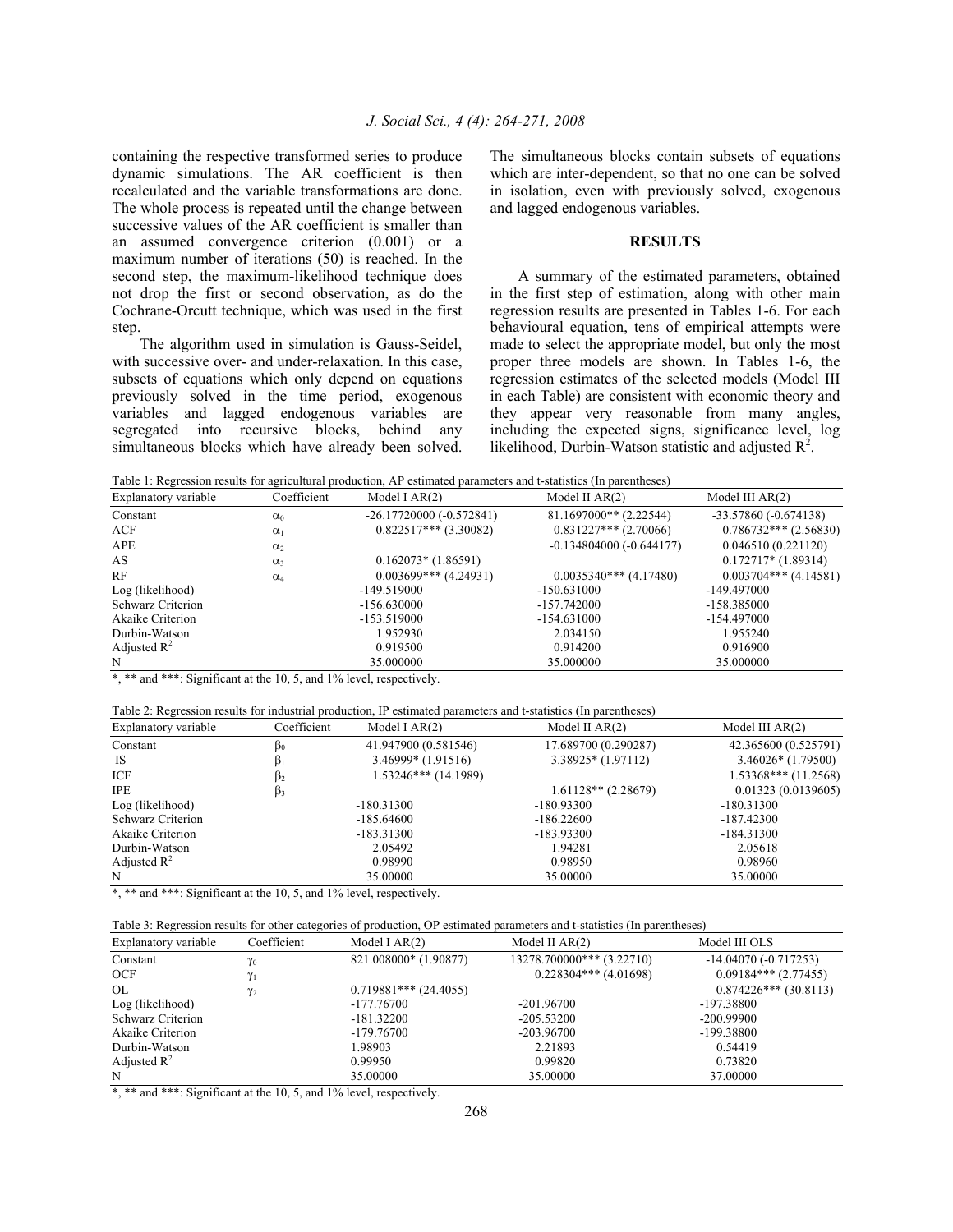## *J. Social Sci., 4 (4): 264-271, 2008*

| Explanatory variable     | Coefficient    | Model I $AR(2)$        | Model II OLS           | Model III OLS          |  |
|--------------------------|----------------|------------------------|------------------------|------------------------|--|
| Constant                 | $\mathbf{O}_0$ | 474.404*** (8.91713)   | $440.876***$ (18.4330) | $358.680***$ (20.1669) |  |
| AP                       | Ò1             | $0.545083**$ (2.29609) |                        | $1.47770***$ (7.89358) |  |
| <b>APE</b>               | $\delta_2$     |                        | $1.10858***$ (4.01215) | 0.329513(1.33485)      |  |
| Log (likelihood)         |                | $-170.90200$           | $-218.91400$           | $-196.44300$           |  |
| <b>Schwarz Criterion</b> |                | $-174.45800$           | $-219.31600$           | $-201.85900$           |  |
| Akaike Criterion         |                | $-172.90200$           | $-217.70500$           | $-199.44300$           |  |
| Durbin-Watson            |                | 2.01131                | 1.96033                | 2.00764                |  |
| Adjusted $\mathbb{R}^2$  |                | 0.88040                | 0.86900                | 0.87950                |  |
| N                        |                | 35,00000               | 37,00000               | 37,00000               |  |

|  |  | Table 4: Regression results for agricultural supply of water, AS estimated parameters and t-statistics (In parentheses) |  |
|--|--|-------------------------------------------------------------------------------------------------------------------------|--|
|  |  |                                                                                                                         |  |

\*, \*\* and \*\*\*: Significant at the 10, 5, and 1% level, respectively.

Table 5: Regression results for industrial supply of water, IS estimated parameters and t-statistics (in parentheses)

| Explanatory variable    | Coefficient | Model I OLS             | Model II AR $(2)$    | Model III OLS          |
|-------------------------|-------------|-------------------------|----------------------|------------------------|
| Constant                | ں جا        | $14.6740***$ (6.76361)  | 43.0526*** (3.78369) | $12.7760**$ (2.04551)  |
| <b>IP</b>               |             | $0.022187***$ (6.24275) |                      | $0.022385***(6.12985)$ |
| RF                      | 52          |                         | 0.000135(0.58753)    | 0.000230(0.32439)      |
| Log (likelihood)        |             | $-133.82000$            | -95.89000            | $-133.76300$           |
| Schwarz Criterion       |             | $-137.43100$            | -99.44540            | $-139.17900$           |
| Akaike Criterion        |             | $-135.82000$            | -97.89000            | $-136.76300$           |
| Durbin-Watson           |             | 1.96807                 | 1.97723              | 1.95643                |
| Adjusted $\mathbb{R}^2$ |             | 0.91150                 | 0.91010              | 0.90930                |
| N                       |             | 37,00000                | 35,00000             | 37,00000               |

\*, \*\* and \*\*\*: Significant at the 10, 5, and 1% level, respectively.

| Table 6: Regression results for municipal supply of water, MS estimated parameters and t-statistics (In parentheses) |  |  |  |
|----------------------------------------------------------------------------------------------------------------------|--|--|--|
|                                                                                                                      |  |  |  |

| Explanatory variable    | Coefficient | Model I AR $(2)$           | Model II AR $(2)$    | Model III AR $(1)$         |
|-------------------------|-------------|----------------------------|----------------------|----------------------------|
| Constant                | $\eta_0$    | $-62.3014***$ $(-2.78102)$ | 882.481*** (5.22621) | $-71.4093***$ $(-3.06480)$ |
| <b>POP</b>              | $\eta_1$    | $0.064139***$ (11.4892)    |                      | $0.064522***$ (11.5152)    |
| RF                      | $\eta_2$    |                            | $0.000913*(1.73634)$ | $0.000945*(1.67493)$       |
| Log (likelihood)        |             | $-128.89400$               | $-128.54700$         | $-130.75600$               |
| Schwarz Criterion       |             | $-132.45000$               | $-132.10200$         | $-136.13100$               |
| Akaike Criterion        |             | $-130.89400$               | $-130.54700$         | $-133.75600$               |
| Durbin-Watson           |             | 2.00435                    | 2.02446              | 1.88840                    |
| Adjusted $\mathbb{R}^2$ |             | 0.98700                    | 0.98730              | 0.98820                    |
| N                       |             | 35,00000                   | 35,00000             | 36,00000                   |

\*, \*\* and \*\*\*: Significant at the 10, 5, and 1% level, respectively.

### **DISCUSSION**

 Although the above estimates of the coefficients are of moderate importance since they will be used as initial estimates in the second step of estimation, the overall regression results for the production sector, shown in Tables 1-3, were adequate; with most of the individual coefficients are significant, having the expected sign, high values of adjusted  $\mathbb{R}^2$  and no autocorrelation among residuals. As expected, the most influencing variables on agricultural production are rainfall, credit facilities extended by banks and the supply of water to agricultural sector. Moreover, the price of unit exports of agricultural production did not significantly affect the agricultural production. However, it was taken into consideration in the second step despite its minor effect, as in economic literature producers are assumed to be positively influenced by the prices of unit export of agricultural goods. Other variables such as agricultural labor, area of irrigated

land and lagged values of the explanatory variables were considered in our early attempts to find a good model but the results were not satisfactory. The results of the model indicate that credit facilities extended by banks, a proxy for capital flows, is the main determinant of industrial production. The supply of water to industry is significant at 10% level indicating a lesser importance. Adjusted  $R^2$ , the log likelihood and Durbin-Watson statistics are all in line with high degree of model performance. Other types of production are influenced by labor and capital flows, represented by credit facilities extended. Each variable is significant at the 1% level and has the expected positive sign.

 The estimation results for the equations of water sector, shown in Tables 4-6, indicate good model performance. All coefficients generally exhibit expected signs and are statistically significant. More precisely, agricultural supply of water is mainly determined by the level of agricultural production as it is significant at the 1% level. This also indicates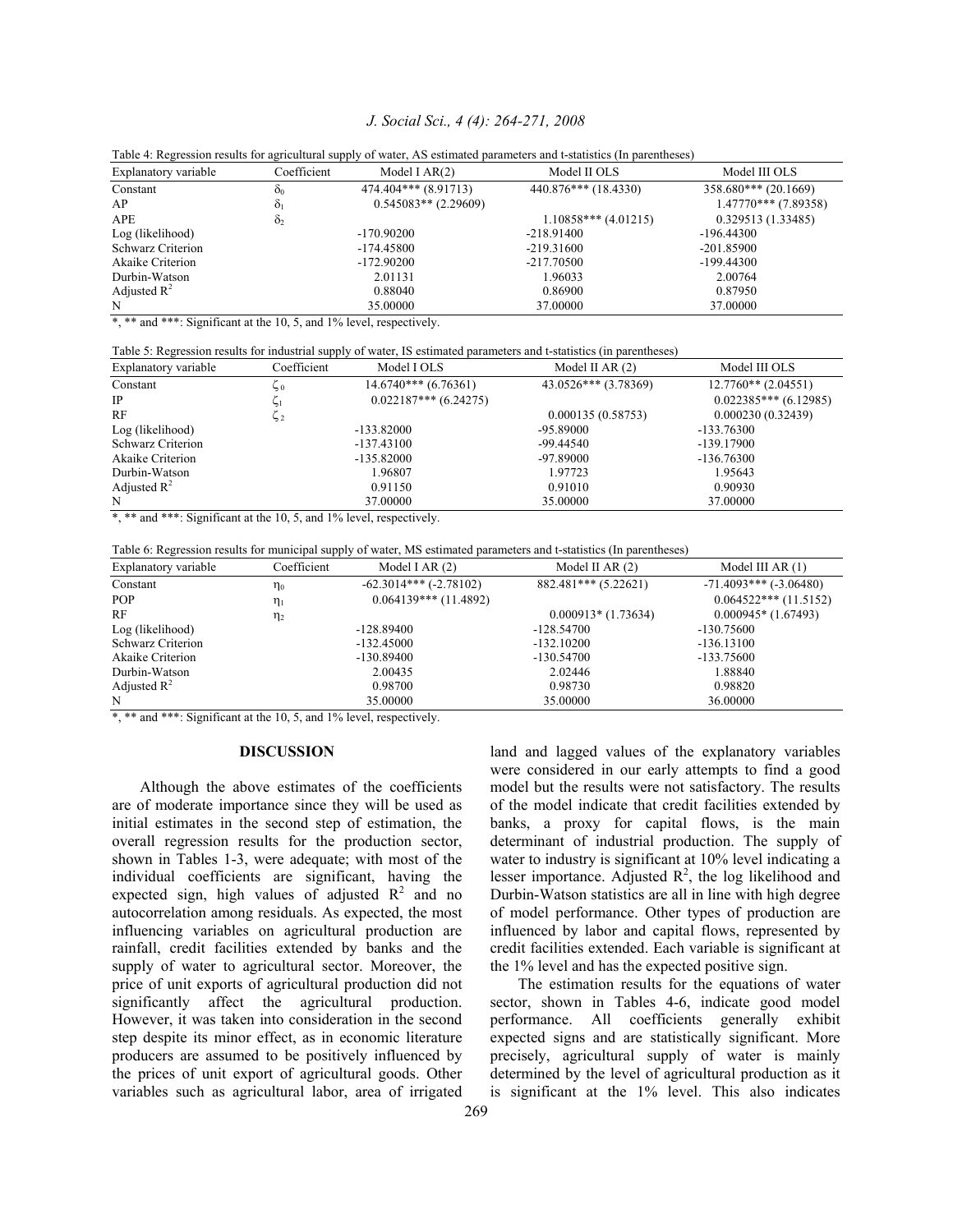recursive behaviour of the water and production sectors. Other statistics, in Table 4, are self explanatory. Regression results of industrial supply of water, shown in Table 5, also show that industrial production is the main determinant, as it is significant at the 1% level with a positive sign. Again, all other statistics are highly acceptable. The economic variables hypothesised to influence municipal water consumption (population size, rainfall and real per capita GDP) are significant except the latter which did not enhance the performance of the model. Perhaps, its effect is captured by the other two variables. Hence, it was omitted from Eq. 6.

 The results of the second step of estimation, which involves the application of FIML technique, are shown in Table 7. As can be seen, out of 21 parameters, 14, 1 and 3 are significant at the 1, 5 and 10% level, respectively. This leaves only 3 parameters insignificant. However, the overall results are satisfactory.

**Dynamic simulations of the model:** Simulation tools are used to model the water management dynamics on real-world system. Their use supports policy-makers to

Table 7: Main regression results of FIML, 1970-2006

| Starting value OLS      |              |               | Final value FIML |                       |  |
|-------------------------|--------------|---------------|------------------|-----------------------|--|
| Variable<br>coefficient | Coefficient  | Coefficient   | t-value          | Level of significance |  |
| $\alpha_0$              | -33.578600   | $-32.2673000$ | $-32.04990$      | 0.000                 |  |
| $\alpha_1$              | 0.786732     | 0.1516510     | 9.63613          | 0.000                 |  |
| $\alpha_2$              | 0.046510     | 0.0017280     | 1.17166          | 0.249                 |  |
| $\alpha_3$              | 0.172717     | 0.1600860     | 1.15629          | 0.255                 |  |
| $\alpha_4$              | 0.003704     | 0.4909500     | 3.97430          | 0.001                 |  |
| $\beta_0$               | 42.365600    | 43.4468000    | 43.00200         | 0.000                 |  |
| $\beta_1$               | 3.460260     | 4.4601800     | 3.73759          | 0.001                 |  |
| $\beta_2$               | 1.533680     | 1.1914200     | 25.06930         | 0.000                 |  |
| $\beta_3$               | 0.013230     | 0.6507140     | 1.74493          | 0.089                 |  |
| $\gamma_0$              | $-14.040700$ | $-13.7012000$ | $-13.45380$      | 0.000                 |  |
| $\gamma_1$              | 0.091840     | 0.0235750     | 1.71422          | 0.095                 |  |
| $\gamma_2$              | 0.874226     | 0.8246570     | 74.90370         | 0.000                 |  |
| $\delta_0$              | 358.680000   | 358.7850000   | 358.49300        | 0.000                 |  |
| $\delta_1$              | 1.477700     | 1.4749300     | 8.88536          | 0.000                 |  |
| $\delta_2$              | 0.329513     | 0.3149810     | 1.24010          | 0.223                 |  |
| $\zeta_0$               | 12.776000    | 5.4073600     | 1.93947          | 0.060                 |  |
| $\zeta_1$               | 0.022385     | 0.0429820     | 6.27703          | 0.000                 |  |
| $\zeta_2$               | 0.000230     | 0.0016740     | 6.11651          | 0.000                 |  |
| $\eta_0$                | $-71.409300$ | -72.2330000   | $-60.09830$      | 0.000                 |  |
| $\eta_1$                | 0.064522     | 0.0638590     | 43.73960         | 0.000                 |  |
| $\eta_2$                | 0.000945     | 0.0015318     | 2.28939          | 0.028                 |  |

Note: levels of significance for the OLS estimates are shown in Tables 1-6

Table 8: Simulation results, 2009-2015

| Year | Agricultural<br>Production (AP) | Industrial<br>production (IP) | Other types<br>of production (OP) | Agricultural supply<br>of water (AS) | Industrial supply<br>of water (IS) | Municipal supply<br>of water (MS) |
|------|---------------------------------|-------------------------------|-----------------------------------|--------------------------------------|------------------------------------|-----------------------------------|
| 2009 | 369.55                          | 2202.23                       | 8506.70                           | 660.58                               | 39.276                             | 327.296                           |
| 2010 | 401.46                          | 2381.26                       | 9064.32                           | 682.61                               | 39.672                             | 338.012                           |
| 2011 | 433.37                          | 2560.29                       | 9621.94                           | 704.64                               | 40.068                             | 348.728                           |
| 2012 | 465.28                          | 2739.32                       | 10179.6                           | 726.67                               | 40.464                             | 359.444                           |
| 2013 | 497.19                          | 2918.35                       | 10737.2                           | 748.70                               | 40.860                             | 370.160                           |
| 2014 | 529.10                          | 3097.38                       | 11294.8                           | 770.73                               | 41.256                             | 380.876                           |
| 2015 | 561.01                          | 3276.41                       | 11852.4                           | 792.76                               | 41.652                             | 391.592                           |

estimate future effects of a certain policy on the system. The overall goal of the model is not only to forecast the exact state of the modelled system, but also to explore how the system will evolve because of a specific policy. In this research, we focus on the effect of changes in economic and social variables on water consumption

and vice versa. The model was simulated initially by using the production and water sectors considering a policy that assumes an average annual growth in the explanatory variables derived from the growth made during the last five years, 2002-2006. The simulated values of the six dependent variables are presented in